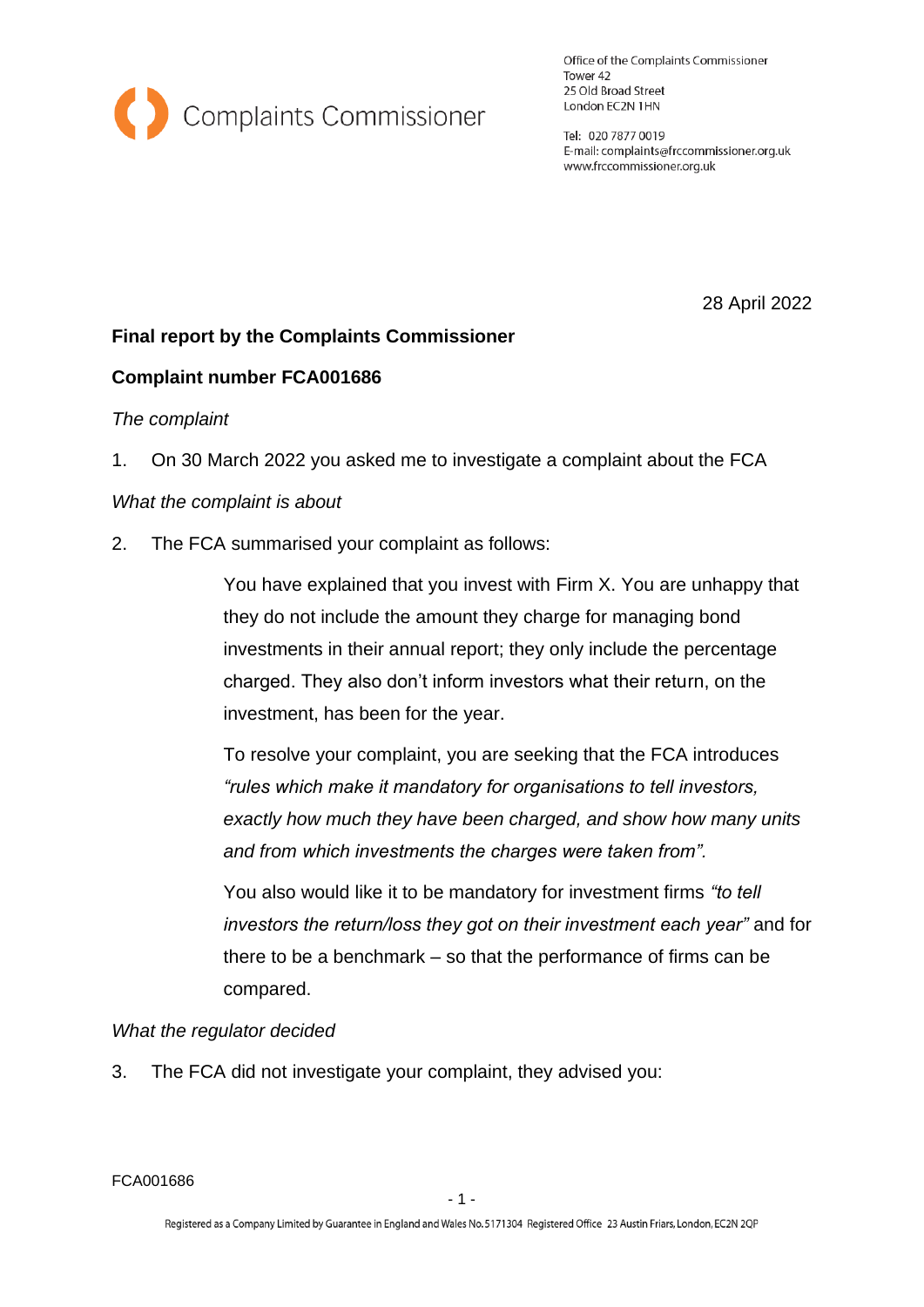After carefully considering the information, you have provided, we have concluded that we cannot investigate your complaint under the Complaints Scheme.

This is because the Complaints Scheme covers the investigation of complaints that arise in connection with the exercise of, or failure to exercise, any of the FCA's relevant functions.

The 'relevant functions' of the FCA are defined in the Complaints Scheme and Part 6 of the Financial Services Act 2012, and broadly speaking cover the FCA's regulatory functions that arise under the Financial Services and Markets Act 2000, or such other functions as may be ordered by HM Treasury.

Expressly excluded from the definition of 'relevant functions' is anything arising from the FCA's exercise of legislative functions or standards review functions. 'Legislative functions' of the FCA include the making of rules, and the issuing of general guidance.

Your complaint relates to rules we have issued, which is an exercise of our legislative functions. Therefore, your complaint is excluded from being considered under the Complaints Scheme, as confirmed in paragraph 3.4(c) of the Scheme.

*Why you are unhappy with the regulator's decision*

4. You have asked me to review the FCA's decision.

# *Preliminary points (if any)*

- 5. It is important for me to highlight, matters which are excluded from the Scheme which I am unable to investigate.
- 6. Section 3.4 (c) of the Complaints Scheme provides:

# Exclusions to the Scheme

3.4 Excluded from the Scheme are complaints:

• c) in relation to the performance of the regulators' legislative functions as defined in the 2012 Act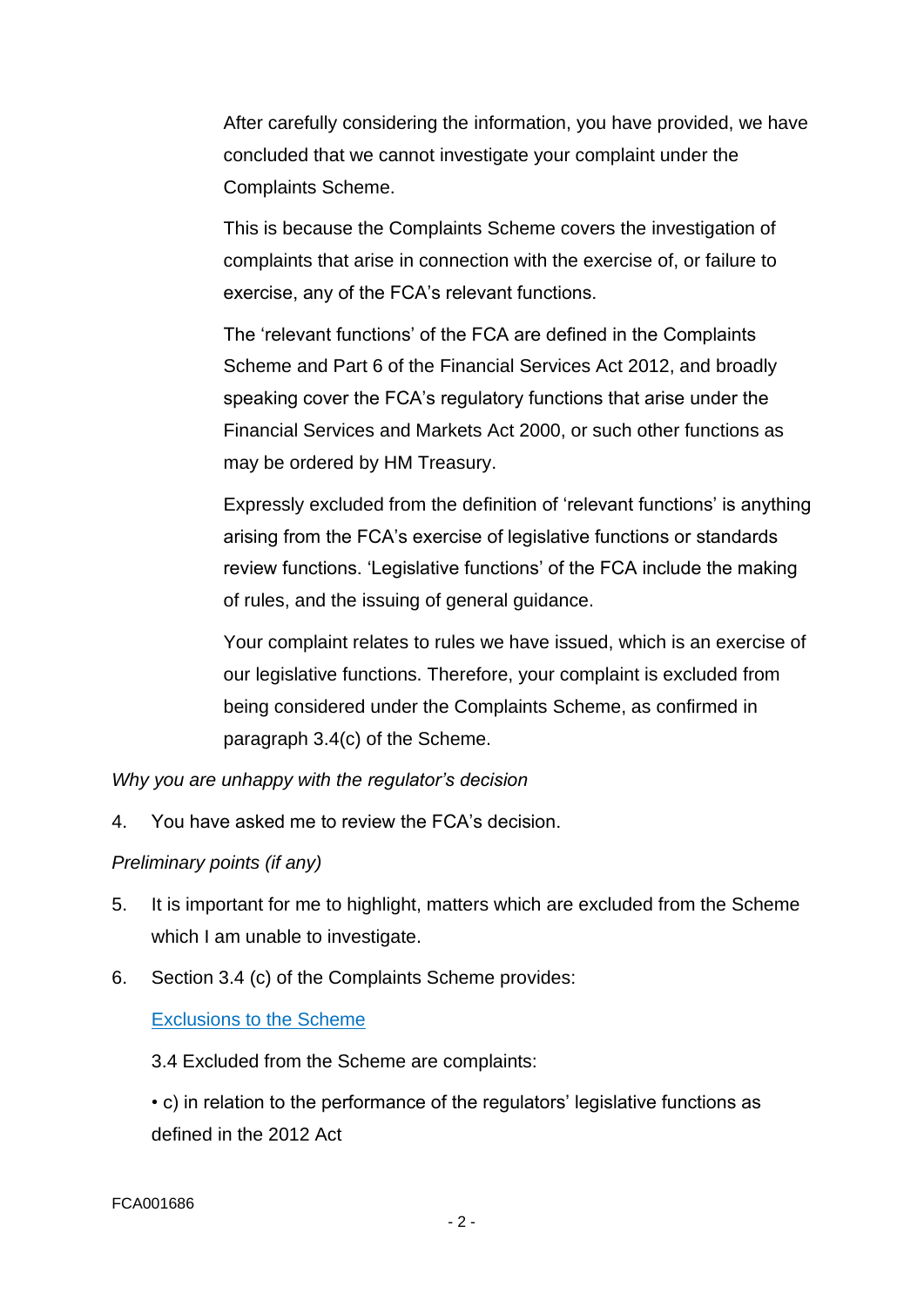- 7. I also should explain that the Complaints Scheme is concerned with the actions or inactions of the FCA. It cannot deal with complaints against banks, IFAs, individual firms, nor is it a redress service for individual consumer complaints. The Financial Services and Markets Act 2000 explicitly provides for a consumer redress service separate from the FCA.
- 8. The FCA does have a statutory duty to secure an appropriate degree of protection for consumers. It does so by regulating the financial industry through the setting of standards which firms must meet, and by taking enforcement action where that is justified. It does not investigate individuals' complaints against the firms it regulates, that is the role of the Financial Ombudsman Service (FOS).
- 9. That does not mean that the FCA cannot investigate concerns arising from information about individual complaints, but it investigates those in the context of considering whether or not regulatory action is justified, rather than whether or not the individual requires redress. Any action the FCA may or may not take could not lead to redress for you personally.

## *My analysis*

10. You have told me:

I have received a response basically ignoring my complaint but doing so in a very complicated way quoting various regulations, which is rather the point. It has all become so complicated the basic requirement to tell an investor how much they have been charged and what the return is on their money has been lost. The woolly regulations allow investment companies to tell the investor as little as they wish.

The role of Financial Conduct Authority is surely to safeguard the man in the street whether they are borrowing or investing.

Every employed individual has a pension (they probably have a number of pensions as everyone changes job often these days) but how many people know how much they have paid for the administration and what return they got and if the charges and performance are satisfactory. Very few I would wager. Make it